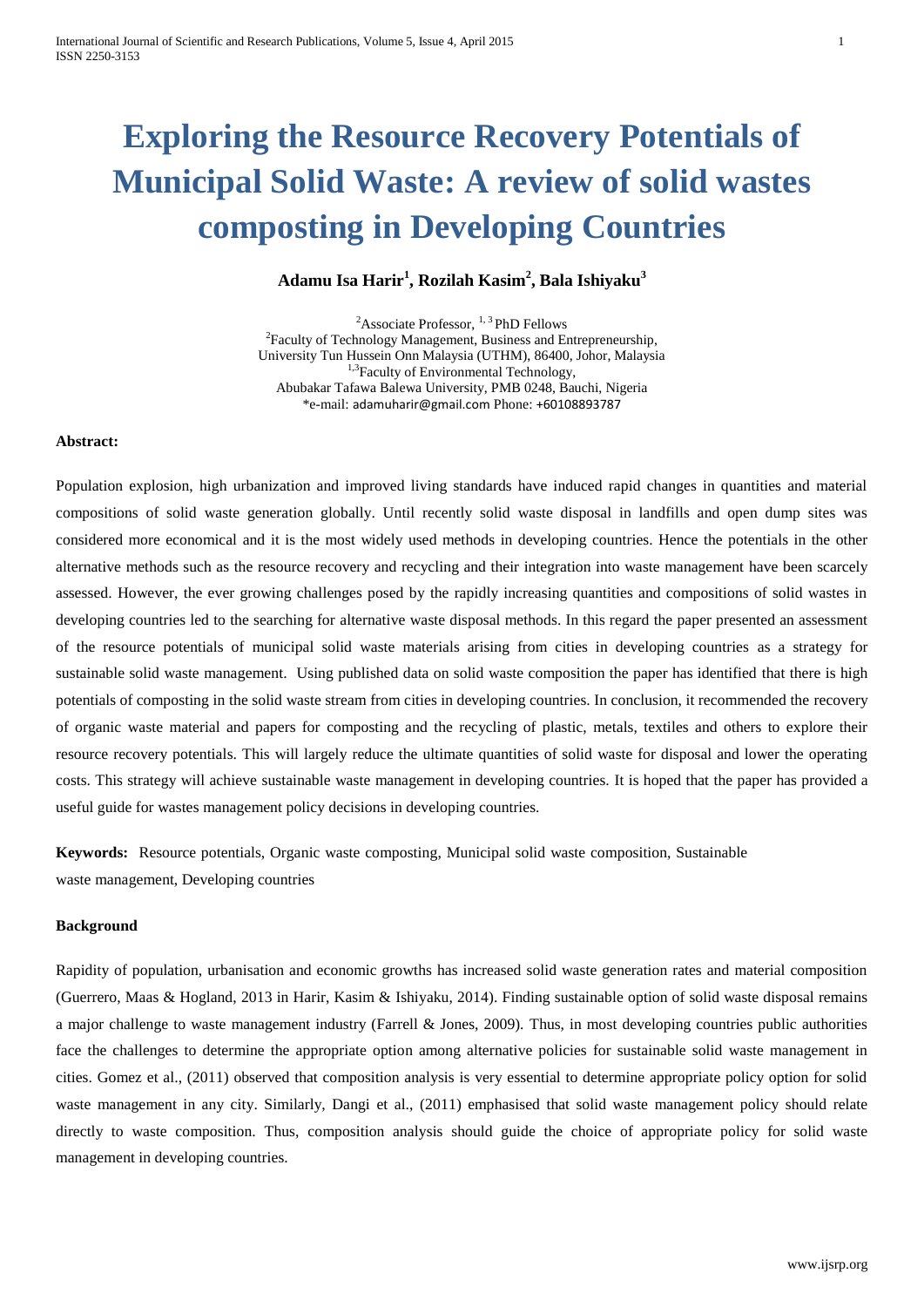Municipal solid waste management is an important issue worldwide (Chang et al., 2013). The disposal and management of municipal solid waste are a global challenge, especially in developing countries due to its adverse environmental effects (Butu, Ageda & Bichi, 2013). Public authorities in developing countries spend 20-50% of their annual budget on solid waste management, but services covered less than 50% of the population in the cities (Nzeadibe & Ajaero, 2010 and Kadafa, et al., 2013). In addition, Bhalla, Saini & Jha (2013) and Alagoz and Kocasoy (2008) observed that in developing countries, collection alone drains up 80-95% of the total expenditure on solid waste while in the advanced countries it costs less than 10% (Kadafa, et al., 2013). Therefore, a high public expenditure profile with low service output is a major constraint to efficient waste management in developing countries.

The shortcomings of solid waste management systems led to environmental reforms in many countries with remarkable advances in sustainable solid waste management (Ezeah, 2010). As Yuan et al (2006) in Zang et al. (2010) stated the United States, Japan, Sweden and Germany have achieved remarkable performance in waste recycling. However, in the developing countries, even though about 60% of the municipal solid waste stream compositions are compostable material composting is not formally integrated in urban solid waste management. Therefore, there is need to evaluate the resource potentials of composting organic solid wastes as a strategy for sustainable waste management in developing countries.

# **Compositions of municipal solid wastes from cities in developing countries**

Most studies in cities of developing countries showed that the solid waste composition is high in organic materials and less of metal and plastic and other wastes [\(Cointreau, 1982\)](http://scialert.net/fulltext/?doi=jest.2011.93.102&org=11#57223_b). Forouhar & Hristovski, (2012), revealed a solid waste composition in Kabul city, Afghanistan is about 70% organic materials. In Asian cities, solid waste is 70 to 80% organic materials, dirt and dust (Narayana, 2009). A similar study in China (Zhang, Tan & Gersberg, 2010) showed solid wastes are about 60% organic material. In Dhaka, city of Bangladesh, municipal solid waste is 60 to 75% organic materials (Matter; Dietschi & Zurbrugg, 2013 citing Enayetullah et al., 2006). Zia & Devadas (2007) studied waste in Kanpur city of India found that wastes from households and institutions are mostly organic materials. A study of 28 urban centres also in India Asnami (2006) found high compositions between 48 to 54% of municipal solid waste are organic materials. In other studies Muniafu and Otiato (2010) found 75% organic waste in Kenya. Downmore et al. (2011) also found 47% of municipal solid wastes are organic materials in the Chinhoyi Town, Zimbabwe. In the Gaza strip solid waste stream is 52% organic and 13% papers (AbdAlqader & Hamad, 2012). Another study in Ghana, Robert & Reiner (2012) reported about 60% of the solid waste stream are organic materials. Many of the authors identified potentials in composting organic waste to produce compost manure or domestic energy as a sustainable waste management option. In Nigeria, studies showed similar results to these findings. Abimbola & Ipadeola (2000) found in the cities of southern Nigeria that 64% of waste generation are organic and biodegradable. Similarly, Cristina (2013) study residential solid waste in eight cities in Nigeria revealed that the average majority (about 57.5%) is organic materials. In a summary of data on waste composition for some cities across Nigeria Ogwueleka (2009) also revealed the mean fractions of organic materials is the highest (49.78%) and next is papers (12.79%) while other waste materials are relatively lower. The overview of published literature on municipal solid waste composition in this paper showed organic waste and papers which are both compostable materials constituted majority of the waste streams generated in cities of developing countries. However, government policy initiatives to encourage solid waste composting are virtually absent in developing countries.

# **Municipal Solid Waste Management in Developing Countries**

Municipal solid waste includes waste from households, non-hazardous wastes from industrial, commercial, institutional sources such as markets, schools, street sweepings, and yard wastes (Schübeler, Christen & Wehrle, 1996). Solid waste management is the functions of collection, transport, processing, treatment and disposal of solid waste (Prasad et al., 2013 and Zia & Devadas 2007,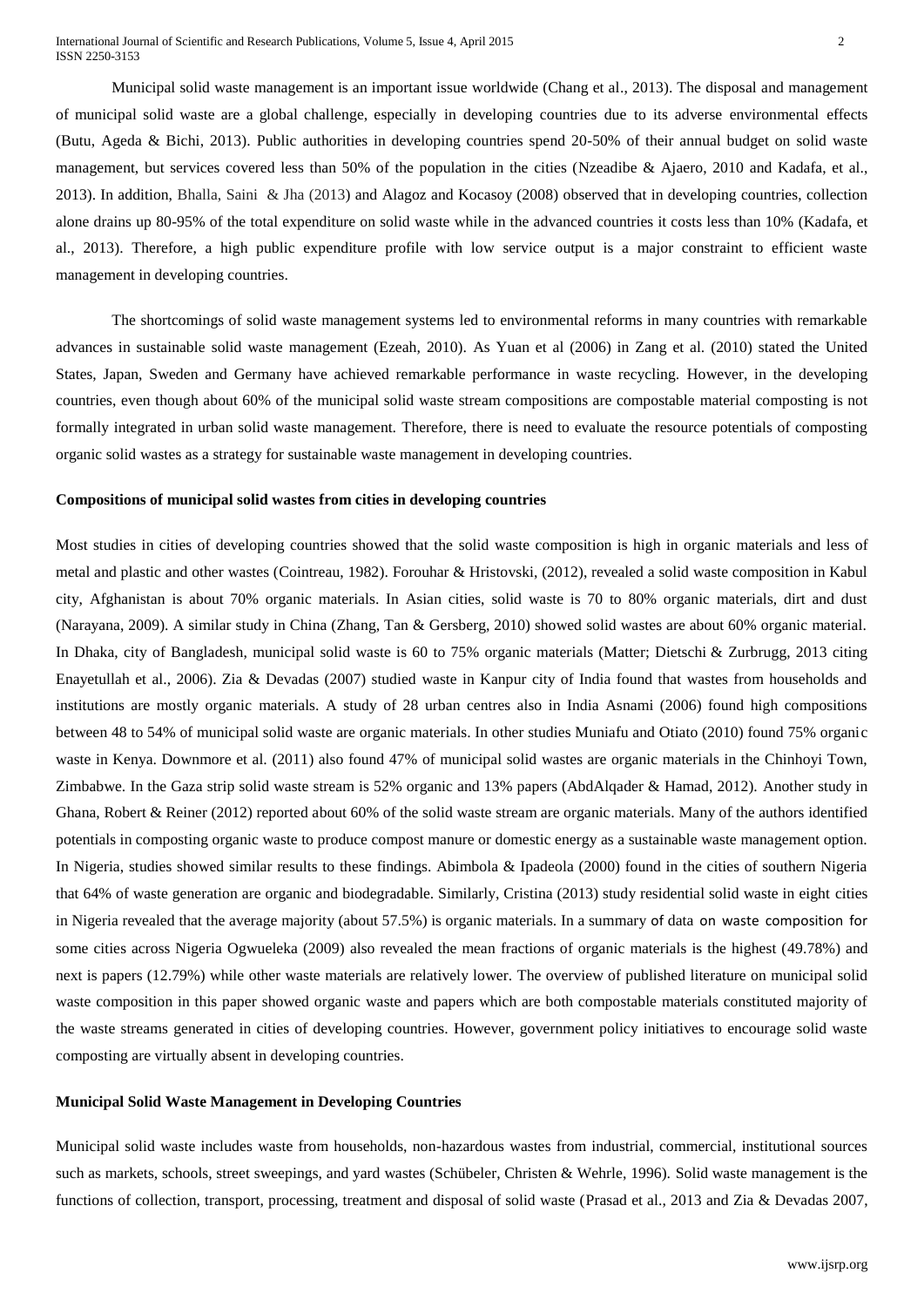International Journal of Scientific and Research Publications, Volume 5, Issue 4, April 2015 3 ISSN 2250-3153

citing Robinson, 1986). Downmore (2011) identified five stages in the process, namely: generation, sorting, storage, collection, transport and disposal. Thus, solid waste management generally refers to the sorting, storage, collection and transport of discarded materials either for recycling or for final safe disposal usually in sanitary landfills. The term generally relates to the system of managing discarded materials generated from various land use activities within human settlements. Waste management, therefore, seeks to deliver clean, safe and healthy environment for human habitation. The primary objective of solid waste management is the protection of public health (Ross, 2013) and environmental safety. Schübeler, Christen & Wehrle (1996) elaborated further that the goals include: to protect public health and safety, promote environmental quality and sustainability, support economic productivity and employment generation. Therefore, solid waste management has a crucial role in human wellbeing and sustainable development. Poor management of solid waste can be a potential source of disease and infections. Aliyu, Kasim & Martin (2011) noted the potential risks to health associated with the exposure to hazardous materials, polluted air, and contaminated water are greater with residences location within the vicinity of hazardous waste treatment, storage, and disposal facilities (TSDFs) in Los Angeles County in USA. Many authors, (Downmore et al. 2011 and Ross, 2013) associated disease incidences with inefficient solid waste collections in Zimbabwe and India respectively. Similarly, Nzeadibe & Ajaero (2010); Kadafa (2012) and Nabegu (2010), also cited incidences of disease associated with poor management of solid waste in African cities. These include citations of incidences of disease from Nigeria (Stephens & Harpham, 1992; Ekugo, 1998 and Ogbonna et al., 2002); Ghana (Songsore & McGanahan, 1993) and Tanzania (Yhdego & Majura, 1988) respectively. Therefore, to ensure the safety of public health and the environment, efficient waste management must be maintained in the cities.

One of the challenges in developing countries is the lack of adequate provision of infrastructure and services including solid waste management. The management of municipal solid waste disposal is a global challenge (Butu, Ageda & Bichi 2013) which constitutes a growing concern for cities in developing countries (Bhalla, Saini & Jha, 2013). The efficient collection and safe disposal of wastes in cities are most important, but are seemingly the most difficult and expensive aspect of waste management in developing countries. In Asia, municipal solid wastes consume about US\$25 billion per annum, and it is projected to cost about US\$47 billion by 2025 (Bartone, 2000 in Pratap, et al., 2011). Therefore, it is a major component in determining the cost of waste management systems. Therefore, ineffective collection systems are cited in most cities of developing countries. In India, solid waste collection is less than half of the generating quantity in many cities (Jha, 2001in Agarwal, 2005) and in Dhaka city, Bangladesh between 40 to 50% is collected (Matter, Dietschi & Zurbrugg, 2013). According to Barton, Issaias, & Stentiford (2008) in Nairobi, Kenya only 25% of solid waste is collected. A study by [\(UN HABITAT 2001](http://www.sciencedirect.com/science/article/pii/S0956053X0700342X#bib33) in Barton, Issaias & Stentiford, 2008) in the cities of Accra, Kumasi, Tema, Tamale and Sekondi-Takoradi in Ghana found average waste collection rates is about 40%. Similarly, Achi (1993) in Bogoro & Babanyara, (2011) cited 25-40% of solid waste is not collected in Nigerian cities. Consequently, solid wastes are disposed into the drainages, streams or valleys, roadsides and other open spaces. All these disposal habits are potential sources of air, water and land pollution and also serve as agents of infections and disease. In a more comprehensive data (Table 1) United Nations, (2005) in Bogoro & Babanyara, (2011) showed the annual collection rates of solid wastes across regions of the world. In Africa, Asia and the Arab regions which constitute mainly of developing countries solid waste collection rates range from 36.2% to 67%, which is lower than (68.7%) the average collection rate for cities across the world. In the developing regions solid waste collection rates are far lower than generation rates.

| Table I song wasit conceiton rates in regions of the world (Auapteu, Dogoro & Dabanyara 2011) |          |               |       |         |                   |                   |                   |
|-----------------------------------------------------------------------------------------------|----------|---------------|-------|---------|-------------------|-------------------|-------------------|
| <b>World Regions</b>                                                                          | African* | *Arab         | Asia* | Latin   | <b>Industrial</b> | <b>Transition</b> | <b>All Cities</b> |
|                                                                                               |          | <b>States</b> |       | America | <b>Nations</b>    | <b>Nations</b>    | Average           |
| <b>Waste Generation</b><br>Tons/Cap/Year                                                      | 0.27     | 0.28          | 0.29  | 0.30    | 0.51              | 0.49              | 0.35              |
| Collection Rate %                                                                             | 36.2     | 64.9          | 67.0  | 84.8    | 99.4              | 91.4              | 68.7              |

 **Table 1 solid waste collection rates in regions of the world (Adapted: Bogoro & Babanyara 2011)**

 **\*Constitutes mostly the developing countries**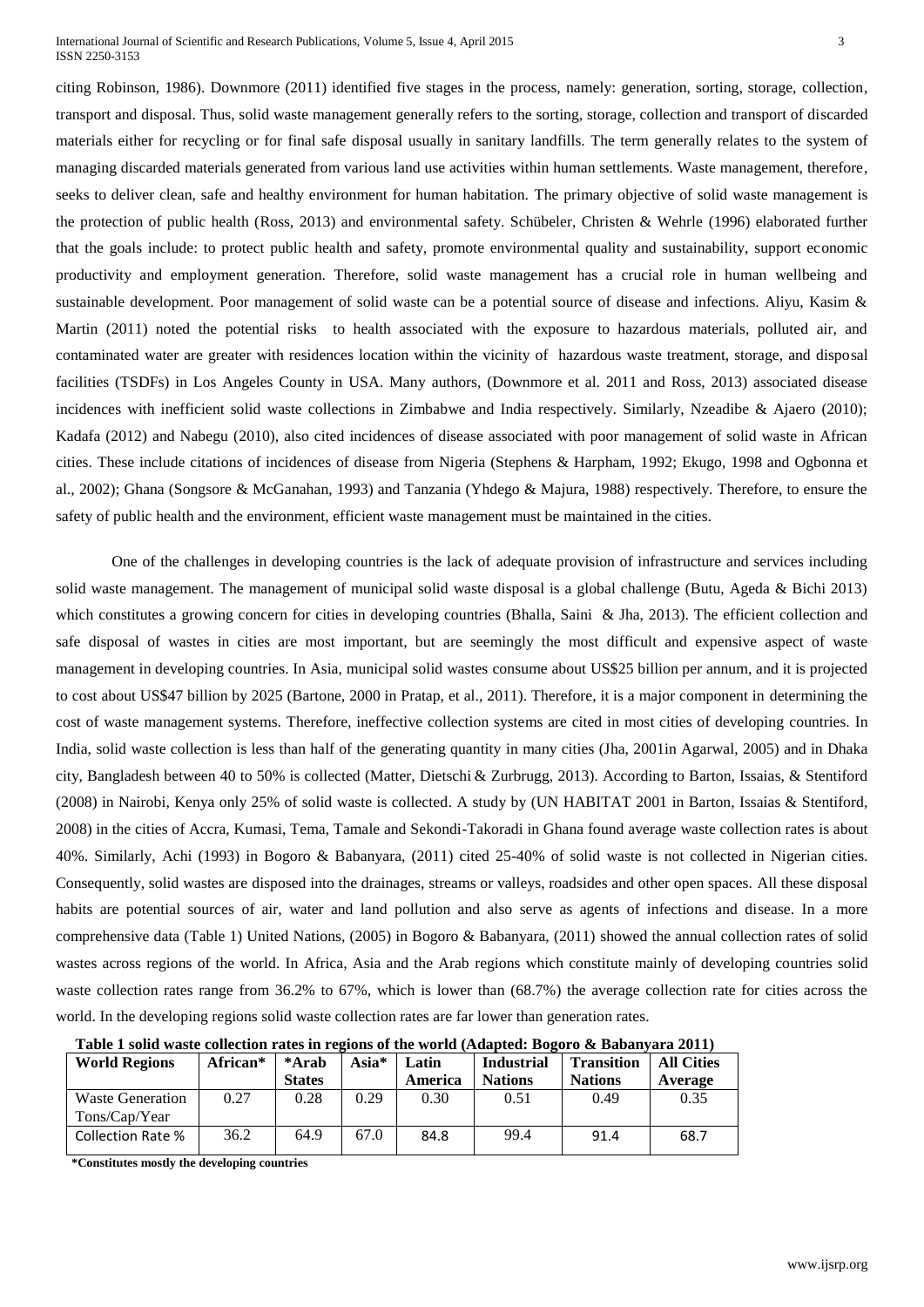In many developing countries open dump sites are the most common facilities provided by public authorities for solid waste disposal. Many Scholars (Bhalla, Saini & Jha 2013, Musingafi et al. 2014, Moghadam et al., 2009 and Saheri et al. 2009) cited open dump sites and landfill as the most common methods of solid waste disposal in developing countries. Wastes in the open dumps are subsequently burnt with open fire to reduce their volume and create space for more deposits. Disposal of solid wastes through burning in open dump sites are not sustainable from many perspectives. These include air pollution by smoke and foul odour emissions from wastes decomposing process and ground water pollution by leachate. In addition open dump sites constitute a potential health hazard and agents of infections and disease to scavengers and to the population residing within the vicinity. However, both surface and groundwater pollution created by landfill disposal can also be avoided through composting.

#### **The benefits of solid waste composting**

Composting is a controlled biological process that uses natural aerobic processes to increase the rate of biological decomposition of organic materials (Saheri et al., 2012). The process of composting simply involves the piling of organic materials such as food waste, leaves and others under suitable moisture and temperature which allows the materials to decompose naturally into [humus](http://www.ask.com/allabout?q=Humus&qsrc=470) within short periods of weeks or months.

There are numerous environmental benefits of waste composting as an alternative to disposing of waste in landfills and open dump sites. The emissions of GHGs in the atmosphere, particularly Carbon dioxide  $(CO<sub>2</sub>)$  and Methane  $(CH<sub>4</sub>)$  are responsible for the global warming which induced extreme climate events (Khatib, 2011). Extreme climate like drought conditions have severe consequences for crops and animal production, thereby affecting the majority of the rural population in developing countries who depend on agriculture as their main source of income. Similar studies (US EPA, in Batool & Chuadhry, 2009) cited landfills as the largest source of CH<sub>4</sub> in USA and Nabegu (2011) and Bhalla, Saini & Jha (2013) asserted that open dump sites are the major sources of GHG emissions. According to Adani et al. (2004) in Farrell & Jones (2009) waste composting produces about 82% less GHG emissions than untreated waste disposed in landfills. Therefore, waste composting has relevance in reducing GHGs emissions in developing countries because it can divert the large quantities of organic materials from the municipal solid waste stream flow in the regions.

Studies also revealed composting can reduce both air and ground water pollution by avoiding the large fraction of organic waste materials in developing countries (Table1) from ultimate disposal into the landfills. In addition, substituting of chemical fertilizers with compost manure in urban agriculture can reduce pollution of ground water by leachate (Downmore, et al., 2011). Kisner (2008) in Downmore, et al., (2011) reported the use of chemical fertilizers in urban agriculture in Harare resulted in the underground water pollution through eutrophication and leaching. The study recommended using compost manure in urban agriculture to mitigate the pollution effects. Babu et al., (2013) observed that leachates arising from urban solid wastes contributed to the high presence of pollution elements in groundwater around Andhrapradesh, area in India. However, Pratap, et al., (2011) observed that compost manure can be applied to restore nutrients in soils and maintain the sustainability of ecosystems. Similarly, Farrell & Jones (2009) stated that organic wastes are most useful in land remediation and restoration by compost manure which ameliorate soils with heavy metals or acidic substances. Another study by Taiwo (2011) stated that the use of composting for bioremediation of contaminated soil has gained much ground in many developed countries of the world and Nottidge et al. (2005) in Dania1, Fagbola & Isitekhale (2012) also observed that using organic materials such as plant residues, animal dung, mulch materials and sawdust improves the physiochemical properties of the soil and reduced environmental pollution. These views were further corroborated by Tuomisto, et al. (2012) study in Europe which showed that organic farming practices generally have positive impacts on the environment and organic farms have higher soil organic matter content and lower nutrient losses such as nitrogen leaching, nitrous oxide emissions and ammonia emissions per unit of field area.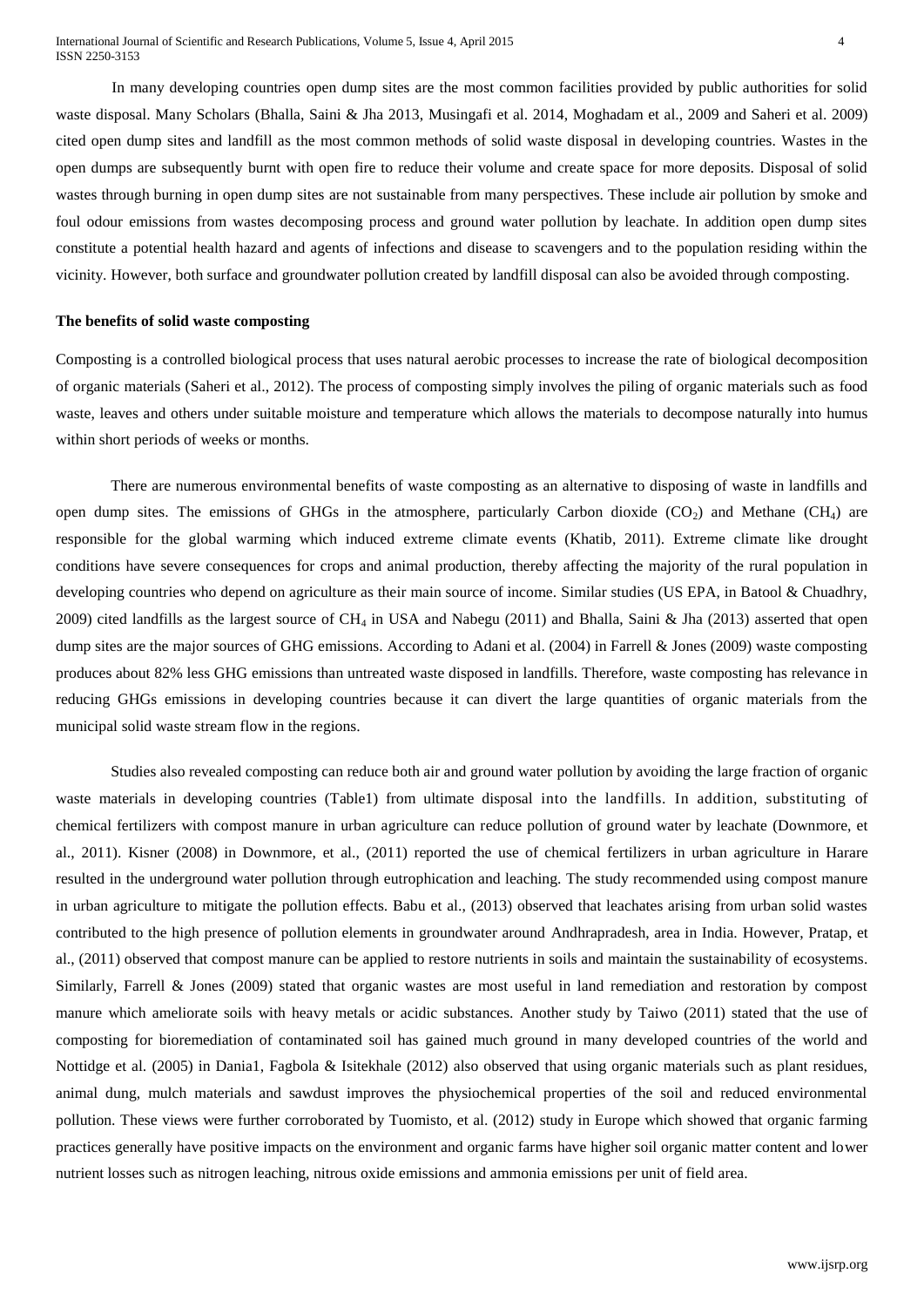Solid waste composting can reduce significantly the mass of solid wastes. Renkow et al. (1994) in Saheri, et al. (2012) observed that the loss of water and carbon dioxide through composting of organic waste material will typically reduce the volume by 25–60%. Solid waste composting also reduces the quantity of waste for disposal leading to lower operating costs (Guerrero, Maas & Hogland, 2013). The collection and transportation of solid waste for disposal represents a high fraction of the total cost profile of waste management in developing countries (Alagoz & Kocasoy, 2008). Therefore, the recovery and composting of the high fractions of organic solid wastes (Table 1) can have significant benefits on waste minimisation and in cost reduction. This implies composting has high economic potentials and hence very relevant in achieving sustainable waste management in [developing countries.](http://www.scialert.net/asci/result.php?searchin=Keywords&cat=&ascicat=ALL&Submit=Search&keyword=developing+countries)

Production of compost manure will reduce demand for chemical fertilizer and save foreign exchange and improve economic productivity in [developing countries.](http://www.scialert.net/asci/result.php?searchin=Keywords&cat=&ascicat=ALL&Submit=Search&keyword=developing+countries) The process of composting manufacture and marketing involved a chain of economic activities that will engage labour for production, sales and transport and others which will create employment and generate income. The use of compost manure as a substitute to chemical fertilizer will yield savings in production cost of agriculture and consequently improve farmer's income. This will enhance poverty reduction in developing countries considering that 70% of the world's poor earn their main income from agriculture; and the majority about 69% are from the least developed countries (World Bank, 2014). More so, improving agriculture is one of the most important ways to alleviating rural poverty [\(Khan,](http://www.imf.org/external/pubs/ft/fandd/2000/12/khan.htm#author) 2000).

In many developing countries (Glawe, Visvanathan & Alamgir, 2005 and Ezeah, 2010) solid waste composting is being practiced. Olowomeye (1991) observed in Nigeria that in many communities' solid organic wastes like yam peels, banana leaves and maize cobs were usually composted within the house and applied as fertilizer in farm gardens. However, the composting system by households is inadequate to realise the potentials in the huge quantities of organic solid wastes generated in Nigerian cities. For instance, Lewcock (1995) in Ezeah, (2010) stated that in Kano City, Nigeria, the potentials for composting solid wastes have not been optimally utilised. This situation may apply to many cities in developing countries.

The application of solid waste recycling and composting has huge economic potentials in many developing countries (ADB, 2002; Ahmed & Ali, 2004 in Ezeah, 2010). In addition, organic materials constitute the largest fraction (about 60%) of the municipal solid waste stream in developing countries and composting can largely reduce the quantity generated and lower the costs of collection, transport and disposal in the waste management. Many studies on solid wastes (Afon, 2007 and Kofoworola, 2007) also revealed numerous benefits of composting and recycling to the economy and the environment.

# **The recovery potentials of municipal solid wastes in Developing countries**

The composition of municipal solid waste in developing countries showed organic materials and paper as the dominant factions across the world. This implied high potentials for composting in developing countries. Solid waste composting is the lowest costing, low technology, and less pollution impact and more environmentally acceptable method compared to the current system of waste disposals in open dumps as currently practiced in the developing countries. It also suggests composting is the most appropriate for organic materials and papers while recycling is the most suitable for others wastes materials like plastic, metals and glasses as found in the solid waste stream in developing countries.

#### **Conclusion and Recommendations**

Composting is sustainability in developing countries considering the numerous benefits such as production of organic compost, reduction of waste quantity for final disposal, reduced air pollution and ground water leachate and also creates employment and income and others. Composting is the most suitable for developing countries due to the low costing; low technology; low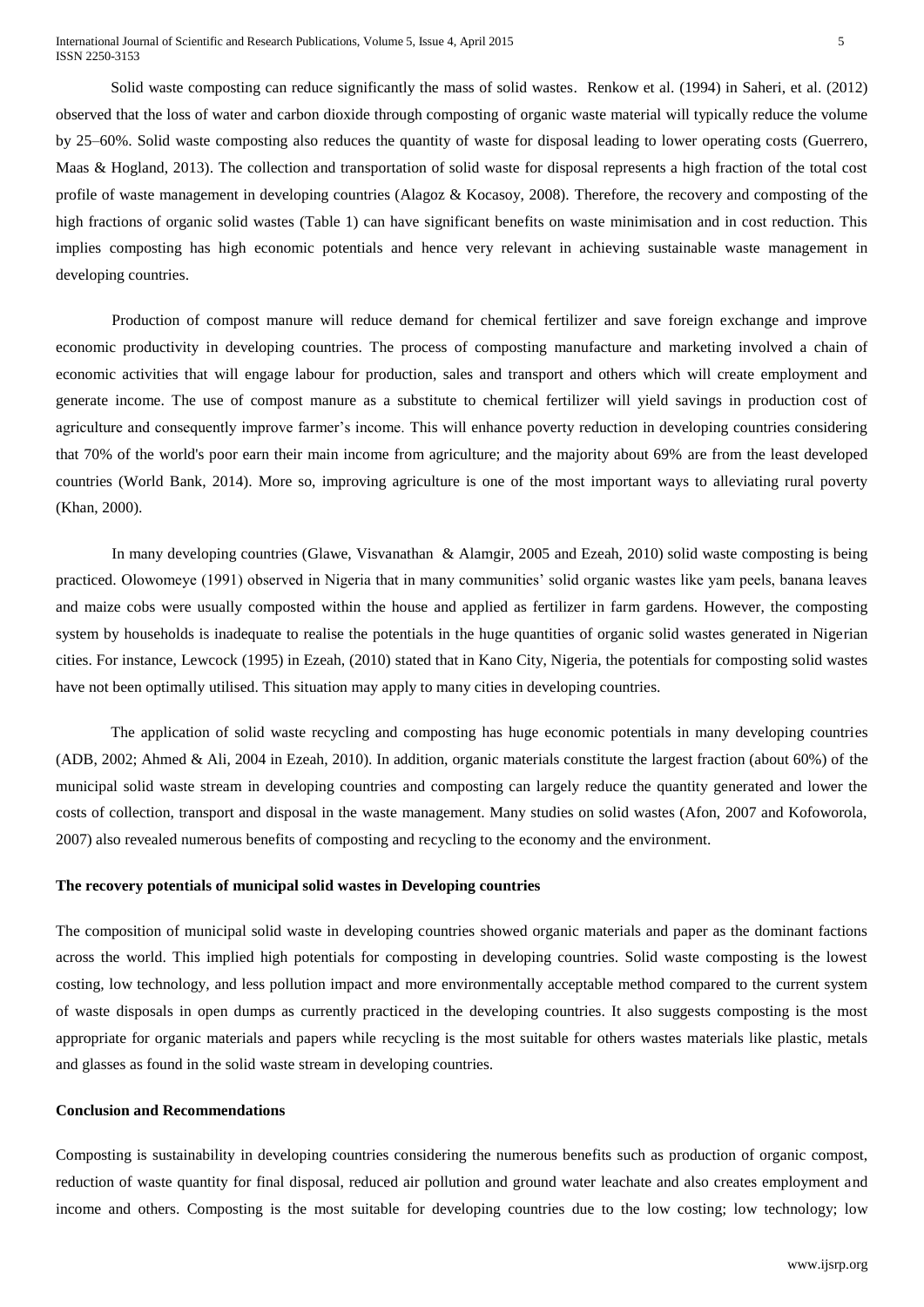pollution effect and it has more benefits to the environment and the economy when compared to the disposal of organic waste into open dumps as is widely practiced in developing countries. However, while composting is the most appropriate for the organic waste materials the other waste like plastics, metals, leather, textiles are best to be recycled. The huge organic materials and other recyclables in the total wastes stream compositions in addition to the numerous multiplier benefits of composting and recycling reviewed in this paper are evidence that high resource recovery potentials are inherent in the municipal solid waste stream from cities in the developing countries. However, to actualise the potentials, will require the compliment of appropriate government policy on composting and recycling in addition to an adequate public education on the need to mitigate poor waste management. Therefore, the paper recommended composting and recycling as a policy for sustainable waste management in developing countries.

#### **References:**

- 1. AbdAlqader, A., & Hamad, J. (2012). Municipal solid waste composition determination supporting the integrated solid waste management in Gaza strip. *Int. J. Environ. Sci. Dev*, *3* (2), 172-17
- 2. Afon, A. O., & Okewole, A. (2007). Estimating the quantity of solid waste generation in Oyo, Nigeria. *Waste management & research*, *25* (4), 371- 379.
- 3. Agarwal, A., Singhmar, A., Kulshrestha, M., & Mittal, A. K. (2005). Municipal solid waste recycling and associated markets in Delhi, India. *Resources, Conservation and Recycling*, *44*(1), 73-90.
- 4. Alagöz, A. Z., & Kocasoy, G. (2008). Improvement and modification of the routing system for the healthcare waste collection and transportation in Istanbul. *Waste Management*, *28* (8), 1461-1471.
- 5. Aliyu, A. A., Kasim, R., & Martin, D. (2011). Siting of hazardous waste dump facilities and their correlation with a status of surrounding residential neighbourhoods in Los Angeles County. Property Management, 29 (1), 87-102.
- 6. Asnani, P. U. (2006). Solid waste management. *India Infrastructure Report*, 160-189. *books.google.com.my/books?isbn=0195678745*
- 7. Babanyara, Y. Y., & Bogoro, A. G. (2011). Evacuation of Solid Waste in Residential Areas of Bauchi Metropolis, Nigeria. *Journal of Environmental Sciences and Resource Management*, *3*.
- 8. Babu, N. V., Rao, P. J., & Prasad, I. V. R. K. V. (2013). Impact of Municipal Solid Waste on Groundwater in the Environs of Greater Visakhapatnam Municipal Corporation Area, Andhrapradesh, India *International Journal of Science Invention 2 (3, 28 – 32.*
- 9. Barton, J. R., Issaias, I., & Stentiford, E. I. (2008). Carbon–Making the right choice for waste management in developing countries. *Waste Management*, *28* (4), 690-698.
- 10. Batool, S. A., & Chuadhry, M. N. (2009). The impact of municipal solid waste treatment methods on greenhouse gas emissions in Lahore, Pakistan. *Waste management*, *29* (1), 63-69.
- 11. Bhalla, B., Saini, M. S., & Jha, M. K. (2013). Assessment of Groundwater Contamination near Unlined Municipal Solid Waste Landfill Site. *International Journal of Chemical & Environmental Engineering*, *4* (5).
- 12. Butu, A. W., Ageda, B. R., & AA, B. (2013). Environmental Impacts of Roadside Disposal of Municipal Solid Wastes in Karu, Nasarawa State, Nigeria. *Internal Journal of Environment and Pollution Research*, *1* (1), 1-19.
- 13. Chang, N. B., Lu, H. Y., & Wei, Y. L. (1997). GIS technology for vehicle routing and scheduling in solid waste collection systems. *Journal of environmental engineering*, *123* (9), 901-910.
- 14. Cointreau, S. J., & Mundial, B. (1982). *Environmental management of urban solid wastes in developing countries: a project guide* (Vol. 5). The World Bank.
- 15. Cristina, M. (2013). A Glance at the World. *Waste Management*, *33*, 251–254. doi:10.1016/j.wasman.2012.10.011
- 16. Dangi, M. B., Pretz, C. R., Urynowicz, M. A., Gerow, K. G., & Reddy, J. M. (2011). Municipal solid waste generation in Kathmandu, Nepal. *Journal of environmental management*, *92* (1), 240-249.
- 17. Dania, S. O., Fagbola, O., & Isitekhale, H. H. E. (2012). Effects of sawdust and organomineral fertilizer and their residual effect on the yield of maize on degraded soil. *Park. J. Agri. Sci*,*49*(1), 61-66.
- 18. Downmore, M., Shepherd, M., Andrew, M., & Daniel, N. B. J. (2011). Municipality Solid Waste (Msw) Management Challenges Of Chinhoyi Town In Zimbabwe: Opportunities Of Waste Reduction And Recycling. *Journal of Sustainable Development in Africa, 13 (2),* 168- 180
- 19. Ezeah, C. (2010). Analysis of barriers and success factors affecting the adoption of sustainable management of municipal solid waste in Abuja, Nigeria: A PhD Thesis of the University of Wolverhampton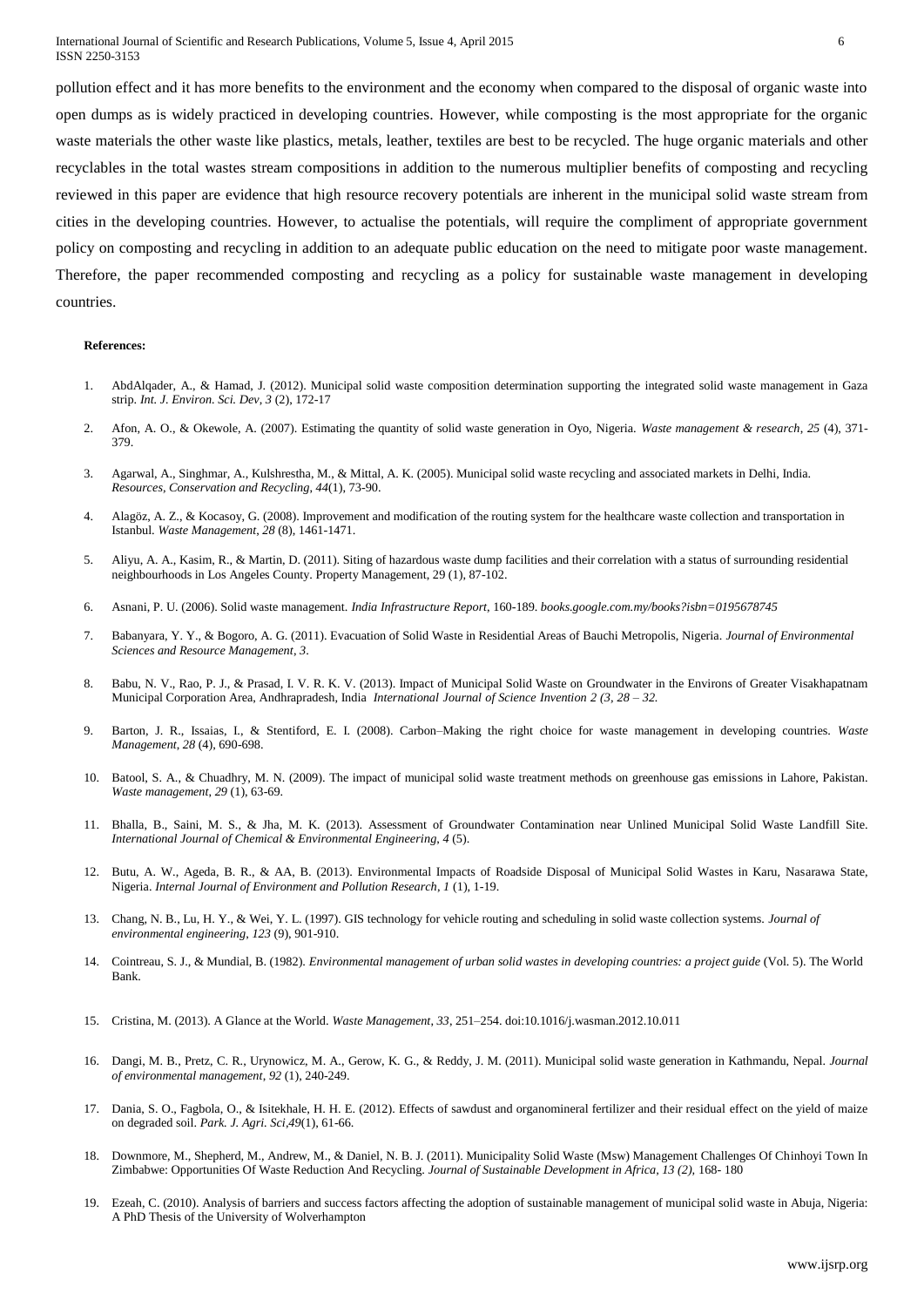International Journal of Scientific and Research Publications, Volume 5, Issue 4, April 2015 7 ISSN 2250-3153

- 20. Farrell, M., & Jones, D. L. (2009). Critical evaluation of municipal solid waste composting and potential compost markets. *Bioresource Technology*, *100* (19), 4301-4310.
- 21. Forouhar, A., & Hristovski, K. D. (2012). Characterization of the municipal solid waste stream in Kabul, Afghanistan. *Habitat International*, *36* (3), 406-413
- 22. Glawe, U., Visvanathan, C., & Alamgir, M. (2005, July). Solid waste management in least developed Asian countries–a comparative analysis. In *International Conference on Integrated Solid Waste Management in Southeast Asian Cities* (pp. 5-7).
- 23. Gomez, D. A. Wismer, S. &Lopez, A. (2011). Evaluating the Mexican Federal Distict's Integrated solid waste management programme. *Waste Management & Research*, doi: 10.1177/0734242X10380493
- 24. Guerrero, L. A., Maas, G., & Hogland, W. (2013). Solid waste management challenges for cities in developing countries. *Waste management*, *33* (1), 220-232.
- 25. Harir, A. I. Kasim, R. & Ishiyaku, B. (2014). A theoretical framework for the analysis of residential solid wastes generation and composition in Bauchi metropolis, Nigeria. Proceedings of the International Integrated Engineering Conference (IIEC), UTHM, Malaysia 1-4<sup>th</sup> December, 2014.
- 26. Kadafa, A. A. (2012). A Review on Municipal Solid Waste Management in Nigeria. *Journal* of American Science, 8 (12), 975–982.
- 27. Kadafa, A. A., Latifah, A. M., Abdullah, H. S., & Sulaiman, W. A. (2013). A Comparative Assessment of the Municipal Solid Waste Management Services. *Life Science Journal*, *10* (7s).
- 28. Khatib, I. A. (2011). *Municipal Solid Waste Management in Developing Countries: Future Challenges and Possible Opportunities*. INTECH Open Access, Publisher.
- 29. Kofoworola, O. F. (2007). Recovery and recycling practices in municipal solid waste management in Lagos, Nigeria. *Waste management*, *27* (9), 1139- 1143.
- 30. Khan, M. H. (2000). Rural Poverty in Developing Countries: Finance and Development Magazine, IMF, Vol.37 (4)
- 31. Matter, A., Dietschi, M., & Zurbrügg, C. (2013). Improving the informal recycling sector through segregation of waste in the household–The case of Dhaka Bangladesh. *Habitat International*, *38*, 150-156.
- 32. Moghadam, M. A., Mokhtarani, N., & Mokhtarani, B. (2009). Municipal solid waste management in Rasht City, Iran. *Waste Management*, *29* (1), 485- 489.
- 33. Muniafu, M., & Otiato, E. (2010). Solid Waste Management in Nairobi, Kenya. A case for emerging economies. *Journal of Language, Technology & Entrepreneurship in Africa*, *2* (1), 342-350.
- 34. Musingafi, M. C. C., & Tom, T. (2014). Fresh Water Sources Pollution: A Human Related Threat To Fresh Water Security in South Africa. researchgate.net
- 35. Nabegu, A. B. (2011). Solid Waste and Its Implications for Climate Change in Nigeria. *Journal of Human Ecology*, *34* (2), 67-73.
- 36. Narayana, T. (2009). Municipal solid waste management in India: From waste disposal to recovery of resources? *Waste Management*, *29* (3), 1163– 1166. Do: 10.1016/j. was man. 2008.06.038
- 37. Nzeadibe, T. C., & Ajaero, C. K. (2010). Informal waste recycling and urban governance in Nigeria: Some experiences and policy implications. *Handbook of environmental policy*, 245-264.
- 38. Ogwueleka, T. C. (2009). Municipal solid waste characteristics and management in Nigeria. *Iranian Journal of Environmental Health Science & Engineering*, *6* (3), 173-180.
- 39. Olowomeye, R. (1991) *The Management of Solid Waste in Nigerian cities*. New York & London. Garland Publishing, Inc.
- 40. Prasad, S., Jain, A., Tata, J., & Parthan, S. (2013). From Rags to Riches: Tapping the Social Capital within the Solid Waste Informal Sector. *South Asian Journal of Business and Management Cases*, *1* (2), 77–89. Do: 10.1177/2277977912460117
- 41. Pratap, Rajeev Singh, Pooja Araujo, Ademir S F Ibrahim, M Hakimi Sulaiman, Othman (2011). Resources, Conservation and Recycling Management of urban solid waste: Vermicomposting a sustainable option: ''Resources, Conservation & Recycling" 55 (7) 719-729
- 42. Robert, O. A., & Reiner, L. (2012). The Use of Organic Waste as an Eco-efficient Energy Source in Ghana. *Journal of Environmental Protection*, *2012*.
- 43. Ross, D. E. (2013). Safeguarding public health, the core reason for waste management. *Waste management & research*, 2011–2013. Do: 10.1177/0734242X11416558
- 44. Saheri, S., Mir, M. A., Basri, N. E. A., Begum, R. A., & Mahmood, N. Z. B. (2009). Solid Waste Management by considering composting potential in Malaysia toward a green country. *e-BANGI*, *4* (2), 8.
- Sangodoyin, A. Y., & Ipadeola, S. F. (2000). Hazardous wastes Assessing the efficacy of structures and approaches to management in Nigeria. *Environmental management and health*, *11* (1), 39-46.